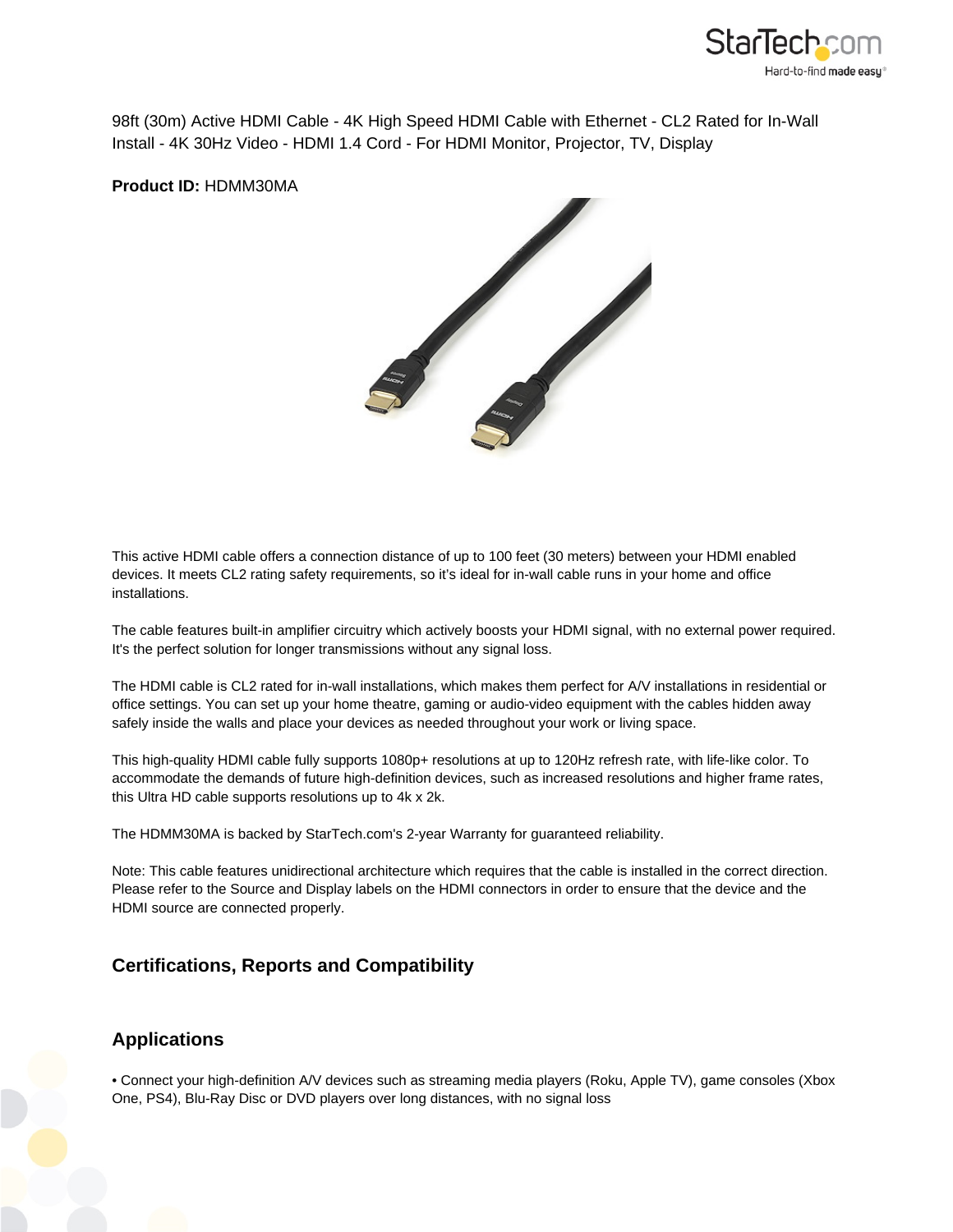

## **Features**

• HIGH SPEED HDMI CABLE: 98.4 ft (30m) Active HDMI Cable with Ethernet supports 4K Ultra HD video (3840x2160p, 24, 30Hz 4096x2160p, 24Hz), Full HD (1080p 120Hz) HDMI 1.4b wide aspect ratio, 8Ch Audio (5.1/7.1/DD+/Dolby TrueHD), 3D Video

• ACTIVE CIRCUITRY: Active bus powered amplifier boosts video signals over longer distances to extend HDMI signal up to 98.4 ft (30m) (no external power supply needed), supports additional color spaces such as Adobe RGB and YCC601 Color

• DURABLE CABLE: Ideal for in-wall installations where CL2 rating is required; Flexible PVC jacket; Al-Mylar Foil with Braid shield & gold plated connectors with metal shell improve signal integrity & block external Electromagnetic Interference (EMI)

• APPLICATIONS: Use this long HDMI cable for home office, conference room, office or classroom; works w/ your laptop/professional workstation/soundbar for presentations via UHD/4K monitors, projectors/large HDTV displays; Samsung/Sony/Apple TV/Dell/Lenovo

• SPECS: 98.4 feet (30 meters) Black HDMI 1.4b HDMI Cord Male to Male Jacket: PVC Shield: Al-Mylar foil w/ Braid CL2 Fire Rated ARC, Deep Color, HDCP 1.4, CEC 2-Year Warranty Note: HDMI connector labelled "TV" connects to the display side

| <b>Hardware</b>                           |                                |                                |
|-------------------------------------------|--------------------------------|--------------------------------|
|                                           | Warranty                       | 2 Years                        |
|                                           | <b>Connector Plating</b>       | Gold                           |
|                                           | Cable Jacket Material          | PVC - Polyvinyl Chloride       |
|                                           | <b>Cable Shield Material</b>   | Aluminum-Mylar Foil with Braid |
|                                           | <b>Fire Rating</b>             | CL2 Rated                      |
|                                           | Chipset ID                     | Redmere - RM1691               |
| <b>Performance</b>                        |                                |                                |
|                                           | Maximum Digital<br>Resolutions | 4K x 2K @ 30 Hz                |
| Connector(s)                              |                                |                                |
|                                           | Connector A                    | HDMI (19 pin)                  |
|                                           | Connector B                    | HDMI (19 pin)                  |
| <b>Physical</b><br><b>Characteristics</b> |                                |                                |
|                                           | Color                          | <b>Black</b>                   |